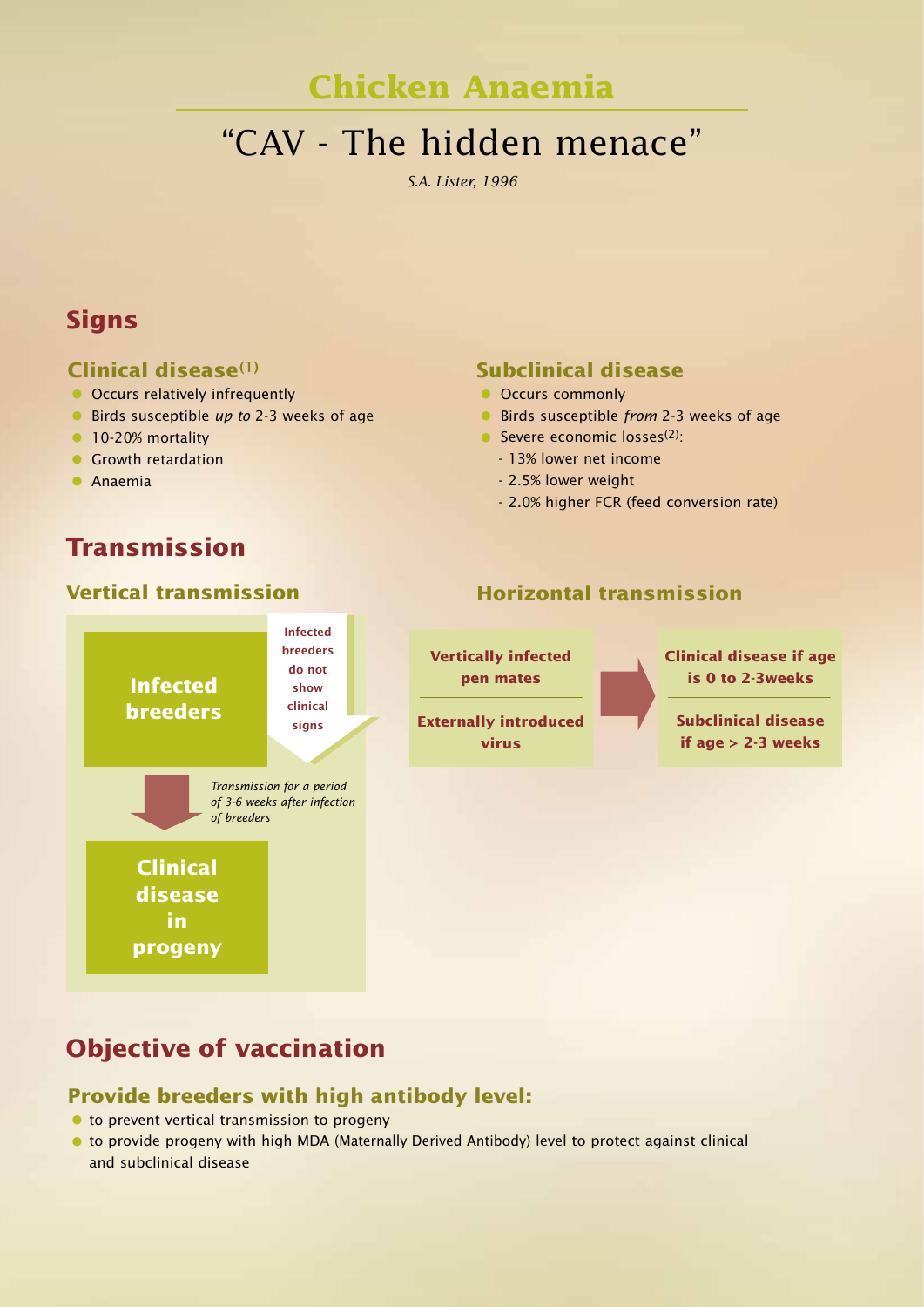# **Chicken Anaemia**

# Complete protection necessary

### **Breeders:** 100% protected **Breeders:** 84% protected 16% unprotected **Day-old broilers:** 100% MDA+ **Day-old broilers:** 84% MDA+ 14.9% MDA-1.1% infected **Field observation** • Broilers from a partially protected and a fully protected breeder flock were monitored • Partially protected breeder flock suffered from a CAV field infection • 1.1% of the offspring from partially protected flock estimated to be clinically infected through vertical transmission of 7% of the unprotected breeders  $(3,4)$ • 90% CAV positive serum samples in the infected broilers at 46 days of age indicates horizontal spread •Results show a 13% higher production figure of uninfected broiler flock as compared to infected broiler flock **Conclusion Control of CAV infection in broilers must be aimed at producing complete protection of broiler breeders Field infection**

|                   | <b>Uninfected</b><br><b>broiler flock</b> | <b>Infected</b><br><b>broiler flock</b> | <b>Difference</b> |
|-------------------|-------------------------------------------|-----------------------------------------|-------------------|
| Body weight (g)   | 2,186                                     | 2,036                                   | $+150$            |
| <b>FCR</b>        | 1.68                                      | 1.77                                    | $-0.09$           |
| Mortality (%)     | 3.6                                       | 5.0                                     | $-1.4$            |
| Production figure | 273                                       | 237                                     | $+36$             |

### **Complete protection of breeders required**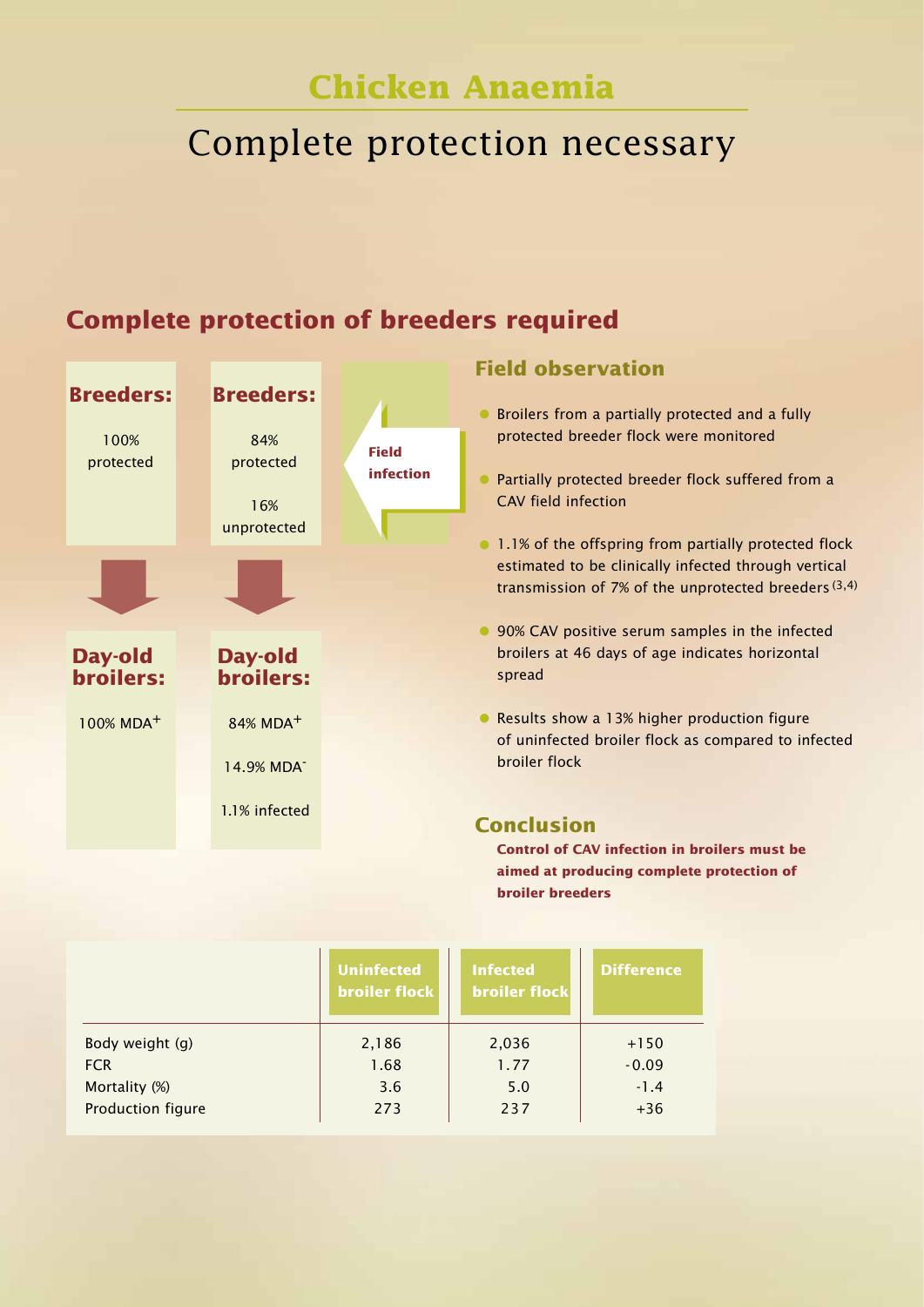# Solid protection by high antibody titres

### **Minimum protective log<sub>2</sub> VN titre against CAV is 8**

| CAV log <sub>2</sub> VN antibody<br>titre at day of challenge | <b>Virus</b><br>re-isolation |  |  |
|---------------------------------------------------------------|------------------------------|--|--|
| 3                                                             | ٠                            |  |  |
| 4                                                             | $\div$                       |  |  |
| 5                                                             | $\ddot{}$                    |  |  |
| $\overline{z}$                                                | $+/-$                        |  |  |
| 8                                                             |                              |  |  |
| 9                                                             |                              |  |  |
| 10                                                            |                              |  |  |
| 12                                                            |                              |  |  |

### **Laboratory trial**

- 8 groups of chickens of 78 weeks of age possessed  $log_2$  virus neutralising (VN) antibody titres against CAV ranging from 3 to 12
- **•** Birds were challenged with virulent CAV and individual faecal samples were taken regularly to establish the presence of CAV
- Absence of CAV in the faeces means that CAV is not excreted through the eggs either $(3)$

### **Conclusion**

**To prevent vertical transmission of CAV during**  field exposure, breeders should have at least log<sub>2</sub> **VN antibody titre of 8.**

### **Nobilis CAV P4 provides early and long lasting high antibody titres**



### **Field trial(5)**

- 65 breeder flocks
- Nobilis CAV P4 vaccination between 6-18 weeks of age by different routes
- Log<sub>2</sub> VN antibody titres against CAV were determined regularly

### **Conclusion**

**Breeders vaccinated with Nobilis CAV P4 by i.m. or s.c. injection, showed uniformly high antibody titres within 4 weeks of vaccination in contrast to drinking water or spray vaccinated breeders**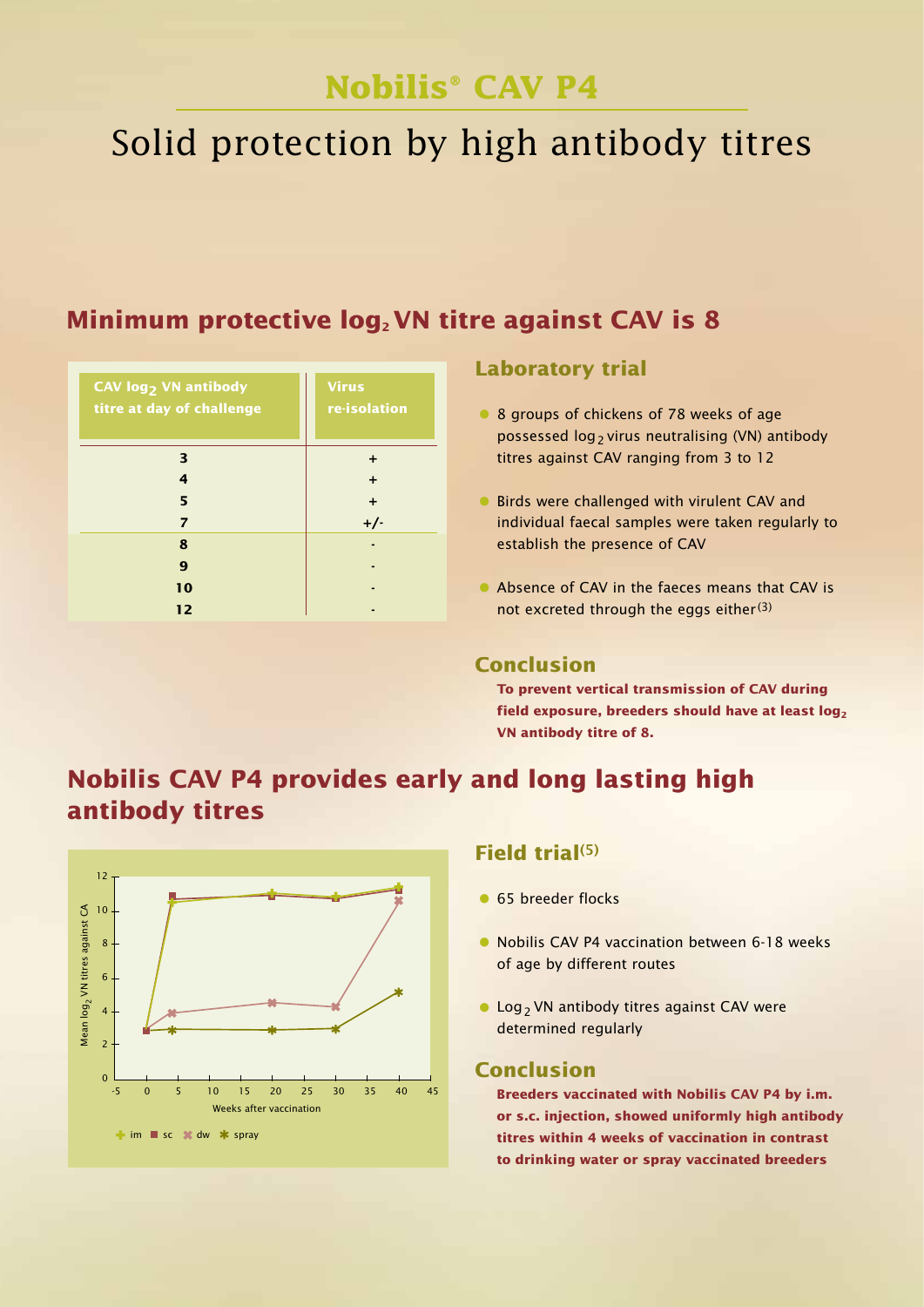# Easy to combine

### **Combination with Nobilis Reo 1133**

| <b>Vaccine</b>                                            | Mean log <sub>2</sub> VN<br>titres against CAV | Mean log <sub>2</sub> VN<br>titres against Reo |  |  |
|-----------------------------------------------------------|------------------------------------------------|------------------------------------------------|--|--|
| <b>Nobilis</b><br>CAV <sub>P4</sub>                       | 9.5                                            |                                                |  |  |
| <b>Nobilis</b><br>$CAV P4+$<br><b>Nobilis</b><br>Reo 1133 | 9.8                                            | 4.3                                            |  |  |
| <b>Nobilis</b><br>Reo 1133                                |                                                | 4.5                                            |  |  |

- SPF chickens were i.m. vaccinated with Nobilis CAV P4, live reovirus vaccine Nobilis Reo 1133 or a combination of both vaccines
- 6 weeks post vaccination CAV and Reovirus antibody titres were determined

### **Conclusion:**

**Nobilis CAV P4 and Nobilis Reo 1133 can be combined without interference**

# **Combination with inactivated Nobilis vaccines**

- A group of breeders was vaccinated by i.m. route with inactivated vaccine Nobilis Reo +  $IB + G + ND$  to which reconstituted live Nobilis CAV P4 was added
- $\bullet$  One group only received Nobilis Reo + IB + G + ND
- 3,5 weeks after vaccination  $log<sub>2</sub>$  VN titres against CAV, reovirus, IB, Gumboro and ND, were determined

|                             | Mean antibody response to individual vaccine components<br>in log2 VN titres |            |     |                |           |
|-----------------------------|------------------------------------------------------------------------------|------------|-----|----------------|-----------|
|                             | <b>CAV</b>                                                                   | <b>Reo</b> | IB  | <b>Gumboro</b> | <b>ND</b> |
| Nobilis Reo + IB + $G$ + ND | 3.0                                                                          | 7.3        | 5.2 | 15.6           | 8.8       |
| Nobilis Reo + IB + $G$ + ND | 11.6                                                                         | 6.9        | 6.5 | 15.5           | 8.7       |

combined with Nobilis CAV P4

### **Conclusion:**

**Nobilis CAV P4 added to an inactivated Nobilis vaccine will provoke high antibody levels against CAV without interference**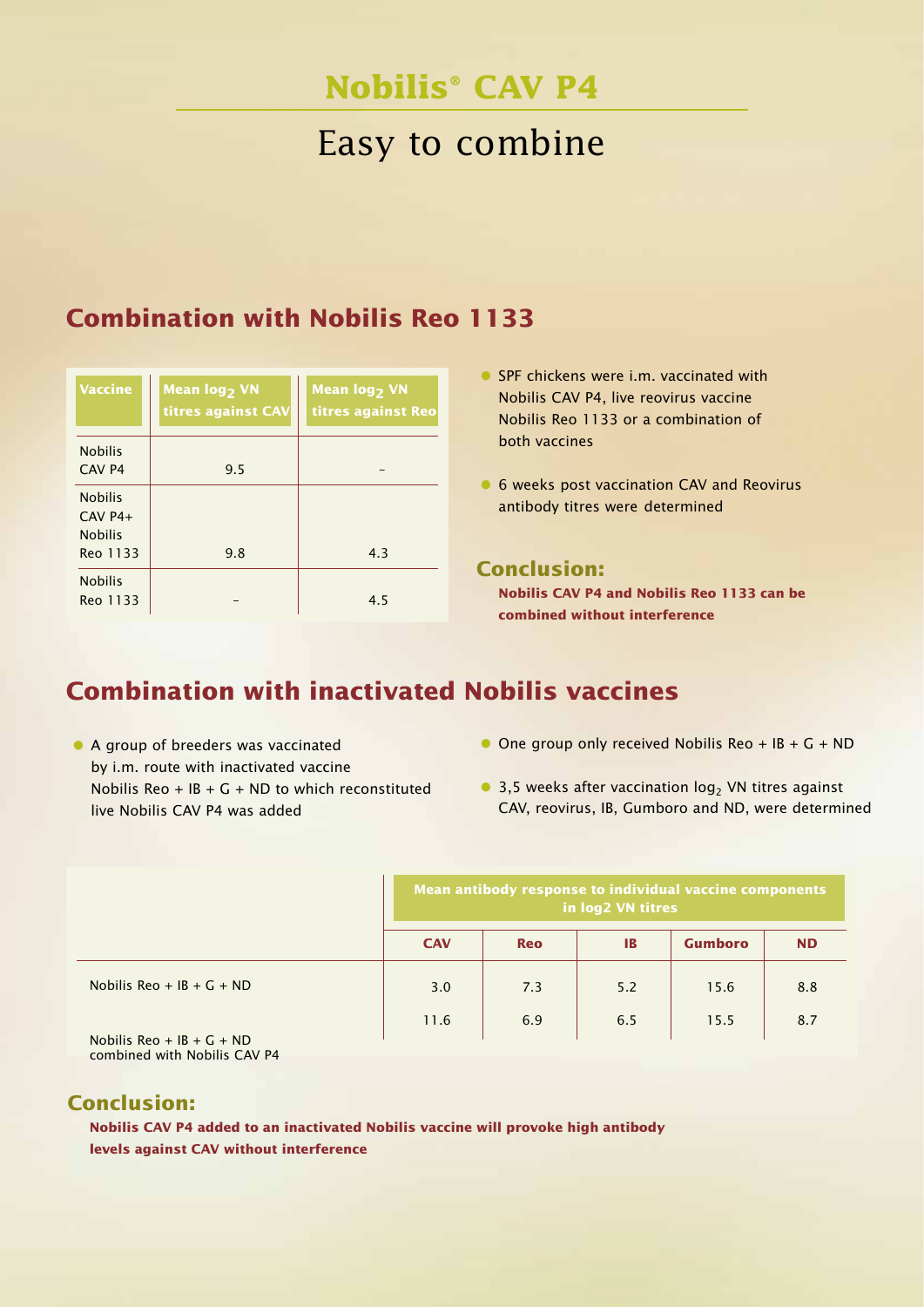# The first *attenuated* live vaccine against CAV

# **Individual administration of attenuated live vaccine**

**+ \_** After individual application (i.m. or s.c.) with attenuated Nobilis CAV P4, early uniformly high antibody titres can be measured

**E** After field infection with CAV or mass application (by drinking water or coarse spray) of a live unattenuated CAV vaccine, not all breeders will respond with equally high CAV antibody titres

### **Vaccination schedule**

Vaccination possible from 8 weeks of age until 4 weeks before onset of lay

### **Description**

Nobilis CAV P4 is an attenuated live freeze-dried vaccine against chicken anaemia. Each dose contains at least 3.0  $log_{10}$  TCID<sub>50</sub> of CAV strain 26P4.

### **Indication**

Nobilis CAV P4 is indicated for the active immunisation of healthy chickens against chicken anaemia.

### **Administration**

The vaccine should be administered by intramuscular or subcutanaeous injection or by the wing web method. Before application by injection, the vaccine should be reconstituted in Intervet's diluent Dilavia. The dose is 0.2 ml. Before application by wing web method, the vaccine should be reconstituted in Intervet's diluent Unisolve.

References

- 1. Lister SA, 1996. World Poultry 7: 61-63
- 2. McNulty MS et al, 1991. Avian Dis 35: 263-268 3. Hoop RK, 1992. Avian Pathol 21: 493-501
- 
- 4. Yuasa N and I Yoshida, 1983. Nat Inst An Health Quarterly 23: 99-100 5. Steenhuisen W et al, 1994. Proc Int Symp on IBD and CAA: 482-497

**Intervet International bv** PO Box 31, 5830 AA Boxmeer The Netherlands Phone: +31 (0)485 587600 Fax: +31 (0)485 577333 E-mail: info@merck.com www.msd-animal-health.com

### **Presentation**

Nobilis CAV P4 is available in vials of 1000 doses.